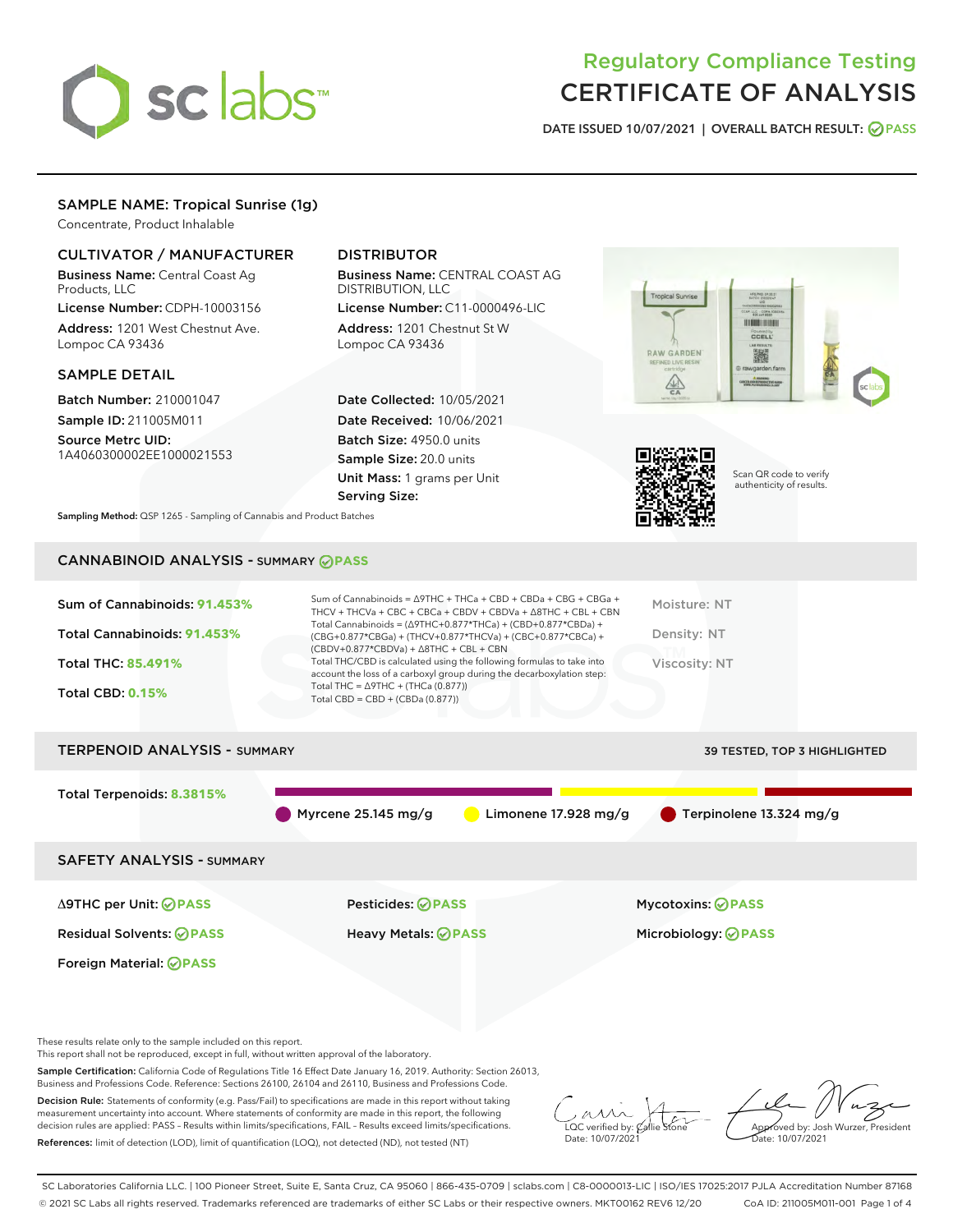



TROPICAL SUNRISE (1G) | DATE ISSUED 10/07/2021 | OVERALL BATCH RESULT: **○** PASS

#### CANNABINOID TEST RESULTS - 10/07/2021 2 PASS

Tested by high-performance liquid chromatography with diode-array detection (HPLC-DAD). **Method:** QSP 1157 - Analysis of Cannabinoids by HPLC-DAD

#### TOTAL CANNABINOIDS: **91.453%**

Total Cannabinoids (Total THC) + (Total CBD) + (Total CBG) + (Total THCV) + (Total CBC) + (Total CBDV) + ∆8THC + CBL + CBN

TOTAL THC: **85.491%** Total THC (∆9THC+0.877\*THCa)

TOTAL CBD: **0.15%**

Total CBD (CBD+0.877\*CBDa)

TOTAL CBG: 5.022% Total CBG (CBG+0.877\*CBGa)

TOTAL THCV: 0.48% Total THCV (THCV+0.877\*THCVa)

TOTAL CBC: ND Total CBC (CBC+0.877\*CBCa)

TOTAL CBDV: ND Total CBDV (CBDV+0.877\*CBDVa)

| <b>COMPOUND</b>  | LOD/LOQ<br>(mg/g)          | <b>MEASUREMENT</b><br><b>UNCERTAINTY</b><br>mg/g | <b>RESULT</b><br>(mg/g) | <b>RESULT</b><br>(%) |
|------------------|----------------------------|--------------------------------------------------|-------------------------|----------------------|
| <b>A9THC</b>     | 0.06 / 0.26                | ±29.409                                          | 854.91                  | 85.491               |
| <b>CBG</b>       | 0.06 / 0.19                | ±1.979                                           | 50.22                   | 5.022                |
| <b>THCV</b>      | 0.1 / 0.2                  | ±0.24                                            | 4.8                     | 0.48                 |
| $\triangle$ 8THC | 0.1/0.4                    | ±0.16                                            | 2.0                     | 0.20                 |
| <b>CBD</b>       | 0.07/0.29                  | ±0.069                                           | 1.50                    | 0.150                |
| <b>CBN</b>       | 0.1 / 0.3                  | ±0.07                                            | 1.1                     | 0.11                 |
| THCa             | 0.05/0.14                  | N/A                                              | <b>ND</b>               | <b>ND</b>            |
| <b>THCVa</b>     | 0.07/0.20                  | N/A                                              | <b>ND</b>               | <b>ND</b>            |
| <b>CBDa</b>      | 0.02/0.19                  | N/A                                              | <b>ND</b>               | <b>ND</b>            |
| <b>CBDV</b>      | 0.04 / 0.15                | N/A                                              | <b>ND</b>               | <b>ND</b>            |
| <b>CBDVa</b>     | 0.03/0.53                  | N/A                                              | <b>ND</b>               | <b>ND</b>            |
| <b>CBGa</b>      | 0.1/0.2                    | N/A                                              | <b>ND</b>               | <b>ND</b>            |
| <b>CBL</b>       | 0.06 / 0.24                | N/A                                              | <b>ND</b>               | <b>ND</b>            |
| <b>CBC</b>       | 0.2 / 0.5                  | N/A                                              | <b>ND</b>               | <b>ND</b>            |
| <b>CBCa</b>      | 0.07/0.28                  | N/A                                              | <b>ND</b>               | <b>ND</b>            |
|                  | <b>SUM OF CANNABINOIDS</b> |                                                  | 914.53 mg/g             | 91.453%              |

#### **UNIT MASS: 1 grams per Unit**

| ∆9THC per Unit                        | 1120 per-package limit     | 854.91 mg/unit<br><b>PASS</b> |
|---------------------------------------|----------------------------|-------------------------------|
| <b>Total THC per Unit</b>             |                            | 854.91 mg/unit                |
| <b>CBD per Unit</b>                   |                            | $1.50$ mg/unit                |
| <b>Total CBD per Unit</b>             |                            | $1.50$ mg/unit                |
| Sum of Cannabinoids<br>per Unit       |                            | 914.53 mg/unit                |
| <b>Total Cannabinoids</b><br>per Unit |                            | 914.53 mg/unit                |
| <b>MOISTURE TEST RESULT</b>           | <b>DENSITY TEST RESULT</b> | <b>VISCOSITY TEST RESULT</b>  |

Not Tested

Not Tested

Not Tested

#### TERPENOID TEST RESULTS - 10/07/2021

Terpene analysis utilizing gas chromatography-flame ionization detection (GC-FID). **Method:** QSP 1192 - Analysis of Terpenoids by GC-FID

| <b>COMPOUND</b>         | LOD/LOQ<br>(mg/g) | <b>MEASUREMENT</b><br><b>UNCERTAINTY</b><br>mg/g | <b>RESULT</b><br>(mg/g) | <b>RESULT</b><br>(%) |
|-------------------------|-------------------|--------------------------------------------------|-------------------------|----------------------|
| <b>Myrcene</b>          | 0.008 / 0.025     | ±0.3244                                          | 25.145                  | 2.5145               |
| Limonene                | 0.005 / 0.016     | ±0.2564                                          | 17.928                  | 1.7928               |
| Terpinolene             | 0.008 / 0.026     | ±0.2731                                          | 13.324                  | 1.3324               |
| $\beta$ Caryophyllene   | 0.004 / 0.012     | ±0.2670                                          | 7.499                   | 0.7499               |
| Ocimene                 | 0.011 / 0.038     | ±0.1726                                          | 5.378                   | 0.5378               |
| $\beta$ Pinene          | 0.004 / 0.014     | ±0.0392                                          | 3.406                   | 0.3406               |
| $\alpha$ Pinene         | 0.005 / 0.017     | ±0.0263                                          | 3.061                   | 0.3061               |
| $\alpha$ Humulene       | 0.009/0.029       | ±0.0581                                          | 1.809                   | 0.1809               |
| Linalool                | 0.009 / 0.032     | ±0.0670                                          | 1.764                   | 0.1764               |
| Fenchol                 | 0.010 / 0.034     | ±0.0356                                          | 0.921                   | 0.0921               |
| <b>Terpineol</b>        | 0.016 / 0.055     | ±0.0530                                          | 0.864                   | 0.0864               |
| $\alpha$ Phellandrene   | 0.006 / 0.020     | ±0.0050                                          | 0.368                   | 0.0368               |
| trans-ß-Farnesene       | 0.008 / 0.025     | ±0.0109                                          | 0.306                   | 0.0306               |
| 3 Carene                | 0.005 / 0.018     | ±0.0043                                          | 0.300                   | 0.0300               |
| $\alpha$ Terpinene      | 0.005 / 0.017     | ±0.0045                                          | 0.300                   | 0.0300               |
| Camphene                | 0.005 / 0.015     | ±0.0034                                          | 0.298                   | 0.0298               |
| $\gamma$ Terpinene      | 0.006 / 0.018     | ±0.0044                                          | 0.256                   | 0.0256               |
| <b>Borneol</b>          | 0.005 / 0.016     | ±0.0076                                          | 0.180                   | 0.0180               |
| Fenchone                | 0.009 / 0.028     | ±0.0042                                          | 0.145                   | 0.0145               |
| $\alpha$ Bisabolol      | 0.008 / 0.026     | ±0.0068                                          | 0.127                   | 0.0127               |
| Caryophyllene<br>Oxide  | 0.010 / 0.033     | ±0.0058                                          | 0.126                   | 0.0126               |
| p-Cymene                | 0.005 / 0.016     | ±0.0025                                          | 0.093                   | 0.0093               |
| Sabinene                | 0.004 / 0.014     | ±0.0006                                          | 0.051                   | 0.0051               |
| Sabinene Hydrate        | 0.006 / 0.022     | ±0.0018                                          | 0.047                   | 0.0047               |
| Valencene               | 0.009 / 0.030     | ±0.0024                                          | 0.035                   | 0.0035               |
| Nerolidol               | 0.009 / 0.028     | ±0.0018                                          | 0.028                   | 0.0028               |
| Citronellol             | 0.003 / 0.010     | ±0.0013                                          | 0.026                   | 0.0026               |
| Nerol                   | 0.003 / 0.011     | ±0.0007                                          | 0.015                   | 0.0015               |
| Geraniol                | 0.002 / 0.007     | ±0.0007                                          | 0.015                   | 0.0015               |
| Eucalyptol              | 0.006 / 0.018     | N/A                                              | <b>ND</b>               | <b>ND</b>            |
| (-)-Isopulegol          | 0.005 / 0.016     | N/A                                              | ND                      | ND                   |
| Camphor                 | 0.006 / 0.019     | N/A                                              | <b>ND</b>               | <b>ND</b>            |
| Isoborneol              | 0.004 / 0.012     | N/A                                              | <b>ND</b>               | <b>ND</b>            |
| Menthol                 | 0.008 / 0.025     | N/A                                              | ND                      | ND                   |
| $R-(+)$ -Pulegone       | 0.003 / 0.011     | N/A                                              | ND                      | ND                   |
| <b>Geranyl Acetate</b>  | 0.004 / 0.014     | N/A                                              | <b>ND</b>               | <b>ND</b>            |
| $\alpha$ Cedrene        | 0.005 / 0.016     | N/A                                              | ND                      | ND                   |
| Guaiol                  | 0.009 / 0.030     | N/A                                              | ND                      | <b>ND</b>            |
| Cedrol                  | 0.008 / 0.027     | N/A                                              | <b>ND</b>               | <b>ND</b>            |
| <b>TOTAL TERPENOIDS</b> |                   |                                                  | 83.815 mg/g             | 8.3815%              |

SC Laboratories California LLC. | 100 Pioneer Street, Suite E, Santa Cruz, CA 95060 | 866-435-0709 | sclabs.com | C8-0000013-LIC | ISO/IES 17025:2017 PJLA Accreditation Number 87168 © 2021 SC Labs all rights reserved. Trademarks referenced are trademarks of either SC Labs or their respective owners. MKT00162 REV6 12/20 CoA ID: 211005M011-001 Page 2 of 4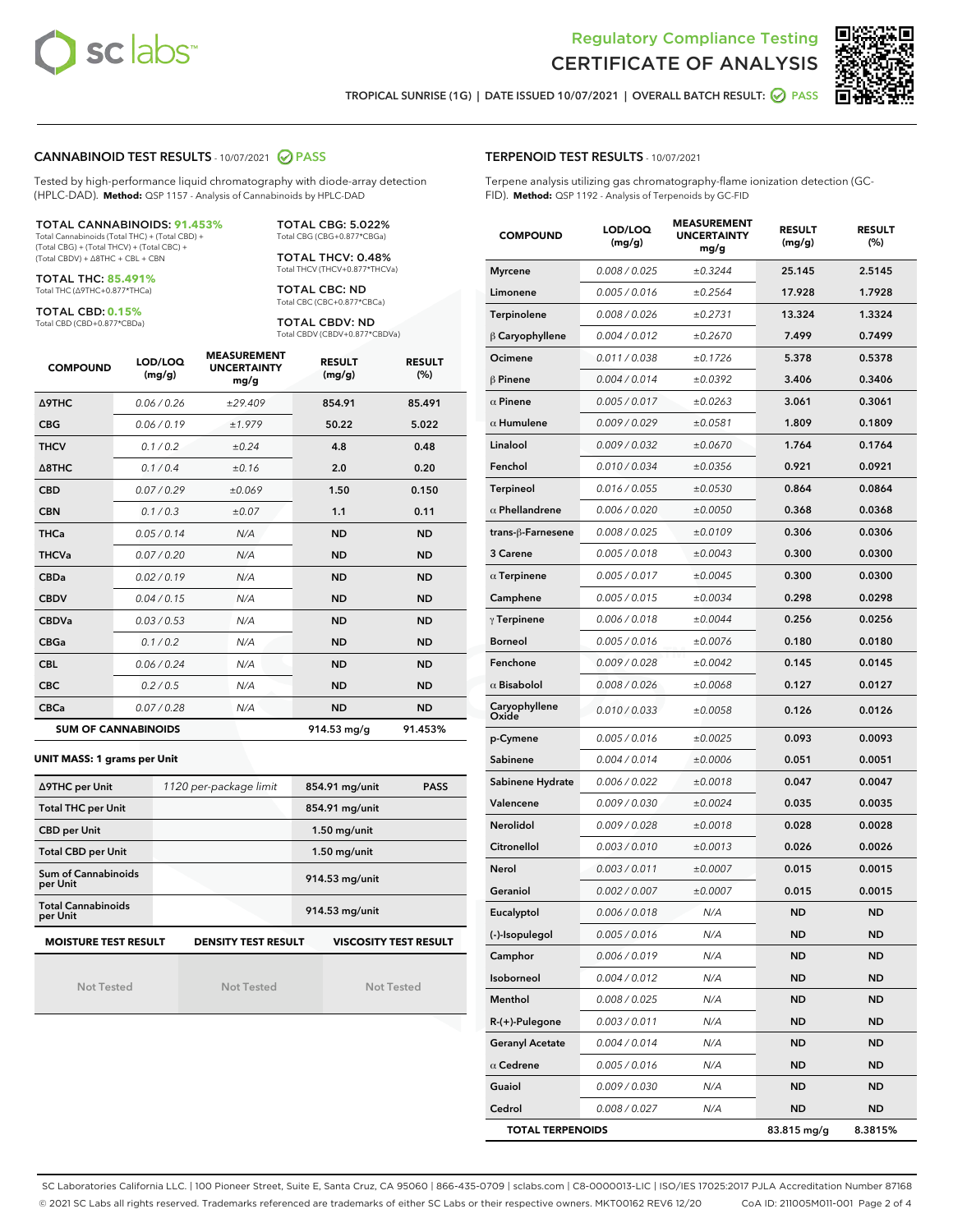



TROPICAL SUNRISE (1G) | DATE ISSUED 10/07/2021 | OVERALL BATCH RESULT:  $\bigcirc$  PASS

#### CATEGORY 1 PESTICIDE TEST RESULTS - 10/07/2021 @ PASS

Pesticide and plant growth regulator analysis utilizing high-performance liquid chromatography-mass spectrometry (HPLC-MS) or gas chromatography-mass spectrometry (GC-MS). \*GC-MS utilized where indicated. **Method:** QSP 1212 - Analysis of Pesticides and Mycotoxins by LC-MS or QSP 1213 - Analysis of Pesticides by GC-MS

| Aldicarb<br>0.03 / 0.08<br>$\geq$ LOD<br><b>ND</b><br><b>PASS</b><br>N/A<br>Carbofuran<br>0.02 / 0.05<br>$>$ LOD<br>N/A<br><b>ND</b><br><b>PASS</b><br>Chlordane*<br>0.03 / 0.08<br>$\ge$ LOD<br>N/A<br><b>ND</b><br><b>PASS</b><br>Chlorfenapyr*<br>0.03/0.10<br>$>$ LOD<br>N/A<br><b>ND</b><br><b>PASS</b><br>Chlorpyrifos<br>0.02 / 0.06<br>N/A<br><b>ND</b><br><b>PASS</b><br>≥ LOD<br><b>PASS</b><br>Coumaphos<br>0.02 / 0.07<br>$\ge$ LOD<br>N/A<br><b>ND</b><br>Daminozide<br>0.02 / 0.07<br>N/A<br><b>ND</b><br><b>PASS</b><br>$\geq$ LOD<br><b>DDVP</b><br>0.03/0.09<br><b>ND</b><br><b>PASS</b><br>$\geq$ LOD<br>N/A<br>(Dichlorvos)<br>Dimethoate<br>0.03 / 0.08<br>N/A<br><b>ND</b><br><b>PASS</b><br>$>$ LOD<br>Ethoprop(hos)<br>0.03/0.10<br>$\ge$ LOD<br>N/A<br><b>ND</b><br><b>PASS</b><br>N/A<br>0.02 / 0.06<br>$>$ LOD<br><b>ND</b><br><b>PASS</b><br>Etofenprox<br>0.03 / 0.08<br>N/A<br><b>ND</b><br><b>PASS</b><br>Fenoxycarb<br>$\geq$ LOD<br>0.03/0.08<br>$>$ LOD<br>N/A<br><b>ND</b><br><b>PASS</b><br>Fipronil<br>0.02 / 0.06<br>N/A<br>Imazalil<br>$\geq$ LOD<br><b>ND</b><br><b>PASS</b><br><b>Methiocarb</b><br>0.02 / 0.07<br>$\ge$ LOD<br>N/A<br><b>ND</b><br><b>PASS</b><br>Methyl<br>0.03/0.10<br>N/A<br><b>ND</b><br><b>PASS</b><br>$\geq$ LOD<br>parathion<br><b>Mevinphos</b><br>0.03/0.09<br>$>$ LOD<br>N/A<br><b>ND</b><br><b>PASS</b><br>Paclobutrazol<br>0.02 / 0.05<br>$\geq$ LOD<br>N/A<br><b>ND</b><br><b>PASS</b><br>0.03/0.09<br>$\ge$ LOD<br>N/A<br><b>ND</b><br><b>PASS</b><br>Propoxur<br>Spiroxamine<br>0.03 / 0.08<br>$\ge$ LOD<br>N/A<br><b>ND</b><br><b>PASS</b><br>Thiacloprid<br>0.03/0.10<br>N/A<br><b>ND</b><br><b>PASS</b><br>$\geq$ LOD | <b>COMPOUND</b> | LOD/LOQ<br>$(\mu g/g)$ | <b>ACTION</b><br><b>LIMIT</b><br>$(\mu g/g)$ | <b>MEASUREMENT</b><br><b>UNCERTAINTY</b><br>µg/g | <b>RESULT</b><br>$(\mu g/g)$ | <b>RESULT</b> |
|--------------------------------------------------------------------------------------------------------------------------------------------------------------------------------------------------------------------------------------------------------------------------------------------------------------------------------------------------------------------------------------------------------------------------------------------------------------------------------------------------------------------------------------------------------------------------------------------------------------------------------------------------------------------------------------------------------------------------------------------------------------------------------------------------------------------------------------------------------------------------------------------------------------------------------------------------------------------------------------------------------------------------------------------------------------------------------------------------------------------------------------------------------------------------------------------------------------------------------------------------------------------------------------------------------------------------------------------------------------------------------------------------------------------------------------------------------------------------------------------------------------------------------------------------------------------------------------------------------------------------------------------------------------------------------------------------|-----------------|------------------------|----------------------------------------------|--------------------------------------------------|------------------------------|---------------|
|                                                                                                                                                                                                                                                                                                                                                                                                                                                                                                                                                                                                                                                                                                                                                                                                                                                                                                                                                                                                                                                                                                                                                                                                                                                                                                                                                                                                                                                                                                                                                                                                                                                                                                  |                 |                        |                                              |                                                  |                              |               |
|                                                                                                                                                                                                                                                                                                                                                                                                                                                                                                                                                                                                                                                                                                                                                                                                                                                                                                                                                                                                                                                                                                                                                                                                                                                                                                                                                                                                                                                                                                                                                                                                                                                                                                  |                 |                        |                                              |                                                  |                              |               |
|                                                                                                                                                                                                                                                                                                                                                                                                                                                                                                                                                                                                                                                                                                                                                                                                                                                                                                                                                                                                                                                                                                                                                                                                                                                                                                                                                                                                                                                                                                                                                                                                                                                                                                  |                 |                        |                                              |                                                  |                              |               |
|                                                                                                                                                                                                                                                                                                                                                                                                                                                                                                                                                                                                                                                                                                                                                                                                                                                                                                                                                                                                                                                                                                                                                                                                                                                                                                                                                                                                                                                                                                                                                                                                                                                                                                  |                 |                        |                                              |                                                  |                              |               |
|                                                                                                                                                                                                                                                                                                                                                                                                                                                                                                                                                                                                                                                                                                                                                                                                                                                                                                                                                                                                                                                                                                                                                                                                                                                                                                                                                                                                                                                                                                                                                                                                                                                                                                  |                 |                        |                                              |                                                  |                              |               |
|                                                                                                                                                                                                                                                                                                                                                                                                                                                                                                                                                                                                                                                                                                                                                                                                                                                                                                                                                                                                                                                                                                                                                                                                                                                                                                                                                                                                                                                                                                                                                                                                                                                                                                  |                 |                        |                                              |                                                  |                              |               |
|                                                                                                                                                                                                                                                                                                                                                                                                                                                                                                                                                                                                                                                                                                                                                                                                                                                                                                                                                                                                                                                                                                                                                                                                                                                                                                                                                                                                                                                                                                                                                                                                                                                                                                  |                 |                        |                                              |                                                  |                              |               |
|                                                                                                                                                                                                                                                                                                                                                                                                                                                                                                                                                                                                                                                                                                                                                                                                                                                                                                                                                                                                                                                                                                                                                                                                                                                                                                                                                                                                                                                                                                                                                                                                                                                                                                  |                 |                        |                                              |                                                  |                              |               |
|                                                                                                                                                                                                                                                                                                                                                                                                                                                                                                                                                                                                                                                                                                                                                                                                                                                                                                                                                                                                                                                                                                                                                                                                                                                                                                                                                                                                                                                                                                                                                                                                                                                                                                  |                 |                        |                                              |                                                  |                              |               |
|                                                                                                                                                                                                                                                                                                                                                                                                                                                                                                                                                                                                                                                                                                                                                                                                                                                                                                                                                                                                                                                                                                                                                                                                                                                                                                                                                                                                                                                                                                                                                                                                                                                                                                  |                 |                        |                                              |                                                  |                              |               |
|                                                                                                                                                                                                                                                                                                                                                                                                                                                                                                                                                                                                                                                                                                                                                                                                                                                                                                                                                                                                                                                                                                                                                                                                                                                                                                                                                                                                                                                                                                                                                                                                                                                                                                  |                 |                        |                                              |                                                  |                              |               |
|                                                                                                                                                                                                                                                                                                                                                                                                                                                                                                                                                                                                                                                                                                                                                                                                                                                                                                                                                                                                                                                                                                                                                                                                                                                                                                                                                                                                                                                                                                                                                                                                                                                                                                  |                 |                        |                                              |                                                  |                              |               |
|                                                                                                                                                                                                                                                                                                                                                                                                                                                                                                                                                                                                                                                                                                                                                                                                                                                                                                                                                                                                                                                                                                                                                                                                                                                                                                                                                                                                                                                                                                                                                                                                                                                                                                  |                 |                        |                                              |                                                  |                              |               |
|                                                                                                                                                                                                                                                                                                                                                                                                                                                                                                                                                                                                                                                                                                                                                                                                                                                                                                                                                                                                                                                                                                                                                                                                                                                                                                                                                                                                                                                                                                                                                                                                                                                                                                  |                 |                        |                                              |                                                  |                              |               |
|                                                                                                                                                                                                                                                                                                                                                                                                                                                                                                                                                                                                                                                                                                                                                                                                                                                                                                                                                                                                                                                                                                                                                                                                                                                                                                                                                                                                                                                                                                                                                                                                                                                                                                  |                 |                        |                                              |                                                  |                              |               |
|                                                                                                                                                                                                                                                                                                                                                                                                                                                                                                                                                                                                                                                                                                                                                                                                                                                                                                                                                                                                                                                                                                                                                                                                                                                                                                                                                                                                                                                                                                                                                                                                                                                                                                  |                 |                        |                                              |                                                  |                              |               |
|                                                                                                                                                                                                                                                                                                                                                                                                                                                                                                                                                                                                                                                                                                                                                                                                                                                                                                                                                                                                                                                                                                                                                                                                                                                                                                                                                                                                                                                                                                                                                                                                                                                                                                  |                 |                        |                                              |                                                  |                              |               |
|                                                                                                                                                                                                                                                                                                                                                                                                                                                                                                                                                                                                                                                                                                                                                                                                                                                                                                                                                                                                                                                                                                                                                                                                                                                                                                                                                                                                                                                                                                                                                                                                                                                                                                  |                 |                        |                                              |                                                  |                              |               |
|                                                                                                                                                                                                                                                                                                                                                                                                                                                                                                                                                                                                                                                                                                                                                                                                                                                                                                                                                                                                                                                                                                                                                                                                                                                                                                                                                                                                                                                                                                                                                                                                                                                                                                  |                 |                        |                                              |                                                  |                              |               |
|                                                                                                                                                                                                                                                                                                                                                                                                                                                                                                                                                                                                                                                                                                                                                                                                                                                                                                                                                                                                                                                                                                                                                                                                                                                                                                                                                                                                                                                                                                                                                                                                                                                                                                  |                 |                        |                                              |                                                  |                              |               |
|                                                                                                                                                                                                                                                                                                                                                                                                                                                                                                                                                                                                                                                                                                                                                                                                                                                                                                                                                                                                                                                                                                                                                                                                                                                                                                                                                                                                                                                                                                                                                                                                                                                                                                  |                 |                        |                                              |                                                  |                              |               |

#### CATEGORY 2 PESTICIDE TEST RESULTS - 10/07/2021 @ PASS

| <b>COMPOUND</b>          | LOD/LOQ<br>$(\mu g/g)$ | <b>ACTION</b><br><b>LIMIT</b><br>$(\mu g/g)$ | <b>MEASUREMENT</b><br><b>UNCERTAINTY</b><br>$\mu$ g/g | <b>RESULT</b><br>$(\mu g/g)$ | <b>RESULT</b> |
|--------------------------|------------------------|----------------------------------------------|-------------------------------------------------------|------------------------------|---------------|
| Abamectin                | 0.03/0.10              | 0.1                                          | N/A                                                   | <b>ND</b>                    | <b>PASS</b>   |
| Acephate                 | 0.02/0.07              | 0.1                                          | N/A                                                   | <b>ND</b>                    | <b>PASS</b>   |
| Acequinocyl              | 0.02/0.07              | 0.1                                          | N/A                                                   | <b>ND</b>                    | <b>PASS</b>   |
| Acetamiprid              | 0.02 / 0.05            | 0.1                                          | N/A                                                   | <b>ND</b>                    | <b>PASS</b>   |
| Azoxystrobin             | 0.02/0.07              | 0.1                                          | N/A                                                   | <b>ND</b>                    | <b>PASS</b>   |
| <b>Bifenazate</b>        | 0.01/0.04              | 0.1                                          | N/A                                                   | <b>ND</b>                    | <b>PASS</b>   |
| <b>Bifenthrin</b>        | 0.02 / 0.05            | 3                                            | N/A                                                   | <b>ND</b>                    | <b>PASS</b>   |
| <b>Boscalid</b>          | 0.03/0.09              | 0.1                                          | N/A                                                   | <b>ND</b>                    | <b>PASS</b>   |
| Captan                   | 0.19/0.57              | 0.7                                          | N/A                                                   | <b>ND</b>                    | <b>PASS</b>   |
| Carbaryl                 | 0.02/0.06              | 0.5                                          | N/A                                                   | <b>ND</b>                    | <b>PASS</b>   |
| Chlorantranilip-<br>role | 0.04/0.12              | 10                                           | N/A                                                   | <b>ND</b>                    | <b>PASS</b>   |
| Clofentezine             | 0.03/0.09              | 0.1                                          | N/A                                                   | <b>ND</b>                    | <b>PASS</b>   |

#### CATEGORY 2 PESTICIDE TEST RESULTS - 10/07/2021 continued

| <b>COMPOUND</b>               | LOD/LOQ<br>(µg/g) | <b>ACTION</b><br><b>LIMIT</b><br>(µg/g) | <b>MEASUREMENT</b><br><b>UNCERTAINTY</b><br>µg/g | <b>RESULT</b><br>(µg/g) | <b>RESULT</b> |
|-------------------------------|-------------------|-----------------------------------------|--------------------------------------------------|-------------------------|---------------|
| Cyfluthrin                    | 0.12 / 0.38       | $\overline{c}$                          | N/A                                              | <b>ND</b>               | <b>PASS</b>   |
| Cypermethrin                  | 0.11/0.32         | 1                                       | N/A                                              | <b>ND</b>               | <b>PASS</b>   |
| <b>Diazinon</b>               | 0.02 / 0.05       | 0.1                                     | N/A                                              | <b>ND</b>               | <b>PASS</b>   |
| Dimethomorph                  | 0.03 / 0.09       | 2                                       | N/A                                              | <b>ND</b>               | <b>PASS</b>   |
| Etoxazole                     | 0.02 / 0.06       | 0.1                                     | N/A                                              | <b>ND</b>               | <b>PASS</b>   |
| Fenhexamid                    | 0.03 / 0.09       | 0.1                                     | N/A                                              | <b>ND</b>               | <b>PASS</b>   |
| Fenpyroximate                 | 0.02 / 0.06       | 0.1                                     | N/A                                              | <b>ND</b>               | <b>PASS</b>   |
| Flonicamid                    | 0.03 / 0.10       | 0.1                                     | N/A                                              | ND                      | <b>PASS</b>   |
| Fludioxonil                   | 0.03 / 0.10       | 0.1                                     | N/A                                              | <b>ND</b>               | <b>PASS</b>   |
| Hexythiazox                   | 0.02 / 0.07       | 0.1                                     | N/A                                              | <b>ND</b>               | <b>PASS</b>   |
| Imidacloprid                  | 0.04 / 0.11       | 5                                       | N/A                                              | <b>ND</b>               | <b>PASS</b>   |
| Kresoxim-methyl               | 0.02 / 0.07       | 0.1                                     | N/A                                              | <b>ND</b>               | <b>PASS</b>   |
| <b>Malathion</b>              | 0.03 / 0.09       | 0.5                                     | N/A                                              | <b>ND</b>               | <b>PASS</b>   |
| Metalaxyl                     | 0.02 / 0.07       | 2                                       | N/A                                              | <b>ND</b>               | <b>PASS</b>   |
| Methomyl                      | 0.03 / 0.10       | 1                                       | N/A                                              | <b>ND</b>               | <b>PASS</b>   |
| Myclobutanil                  | 0.03 / 0.09       | 0.1                                     | N/A                                              | <b>ND</b>               | <b>PASS</b>   |
| Naled                         | 0.02 / 0.07       | 0.1                                     | N/A                                              | <b>ND</b>               | <b>PASS</b>   |
| Oxamyl                        | 0.04 / 0.11       | 0.5                                     | N/A                                              | <b>ND</b>               | <b>PASS</b>   |
| Pentachloronitro-<br>benzene* | 0.03 / 0.09       | 0.1                                     | N/A                                              | ND                      | <b>PASS</b>   |
| Permethrin                    | 0.04 / 0.12       | 0.5                                     | N/A                                              | <b>ND</b>               | <b>PASS</b>   |
| Phosmet                       | 0.03 / 0.10       | 0.1                                     | N/A                                              | <b>ND</b>               | <b>PASS</b>   |
| Piperonylbu-<br>toxide        | 0.02 / 0.07       | 3                                       | N/A                                              | <b>ND</b>               | <b>PASS</b>   |
| Prallethrin                   | 0.03 / 0.08       | 0.1                                     | N/A                                              | <b>ND</b>               | <b>PASS</b>   |
| Propiconazole                 | 0.02 / 0.07       | 0.1                                     | N/A                                              | <b>ND</b>               | <b>PASS</b>   |
| Pyrethrins                    | 0.04 / 0.12       | 0.5                                     | N/A                                              | <b>ND</b>               | <b>PASS</b>   |
| Pyridaben                     | 0.02 / 0.07       | 0.1                                     | N/A                                              | <b>ND</b>               | <b>PASS</b>   |
| Spinetoram                    | 0.02 / 0.07       | 0.1                                     | N/A                                              | <b>ND</b>               | <b>PASS</b>   |
| Spinosad                      | 0.02 / 0.07       | 0.1                                     | N/A                                              | <b>ND</b>               | <b>PASS</b>   |
| Spiromesifen                  | 0.02 / 0.05       | 0.1                                     | N/A                                              | <b>ND</b>               | <b>PASS</b>   |
| Spirotetramat                 | 0.02 / 0.06       | 0.1                                     | N/A                                              | <b>ND</b>               | <b>PASS</b>   |
| Tebuconazole                  | 0.02 / 0.07       | 0.1                                     | N/A                                              | <b>ND</b>               | <b>PASS</b>   |
| Thiamethoxam                  | 0.03 / 0.10       | 5                                       | N/A                                              | <b>ND</b>               | <b>PASS</b>   |
| Trifloxystrobin               | 0.03 / 0.08       | 0.1                                     | N/A                                              | <b>ND</b>               | <b>PASS</b>   |

SC Laboratories California LLC. | 100 Pioneer Street, Suite E, Santa Cruz, CA 95060 | 866-435-0709 | sclabs.com | C8-0000013-LIC | ISO/IES 17025:2017 PJLA Accreditation Number 87168 © 2021 SC Labs all rights reserved. Trademarks referenced are trademarks of either SC Labs or their respective owners. MKT00162 REV6 12/20 CoA ID: 211005M011-001 Page 3 of 4